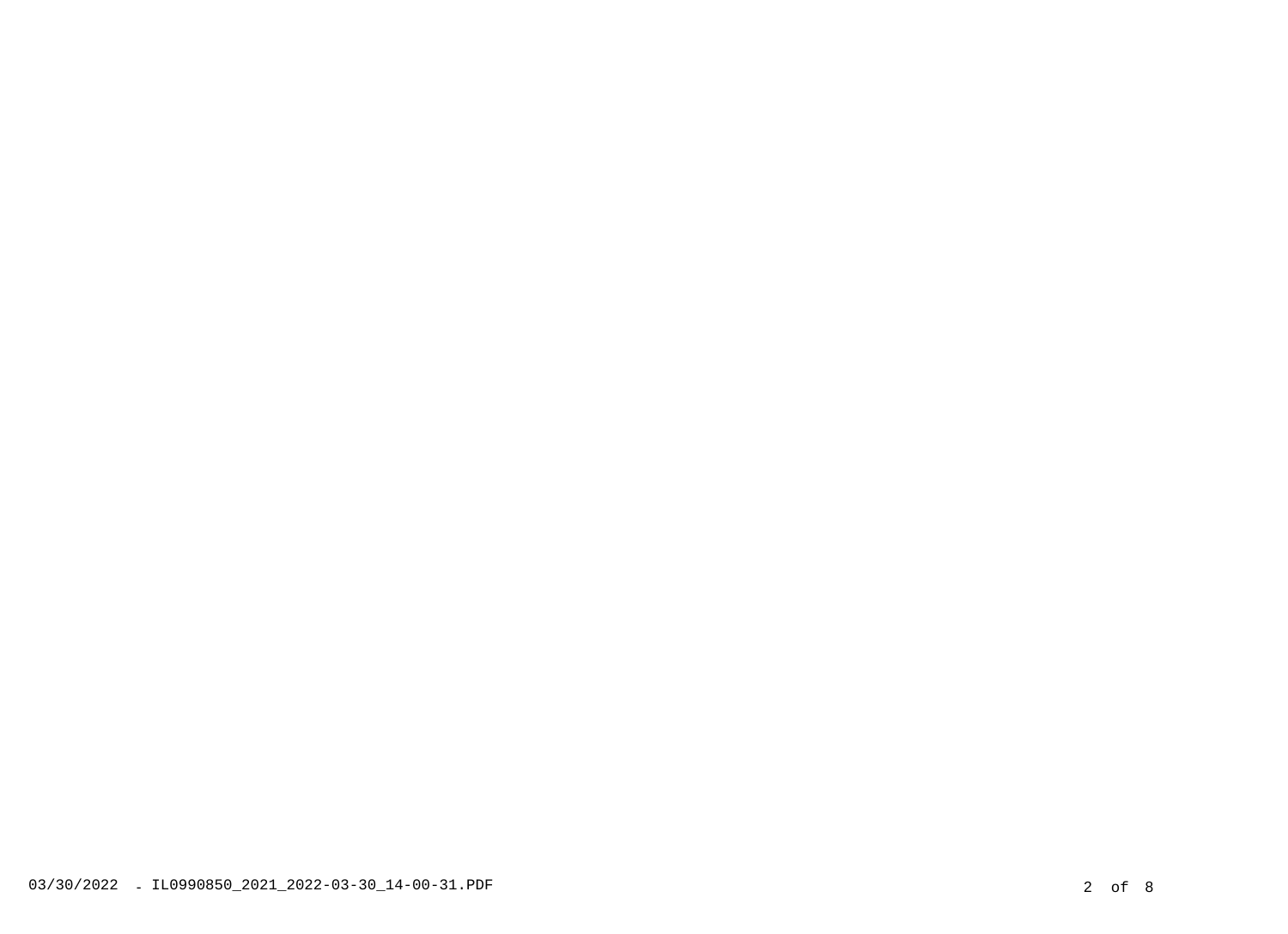#### Source Water Information

| Source Water Name | Type of Water | Report Status | Location                           |
|-------------------|---------------|---------------|------------------------------------|
| WELL 5 (11507)    | GW            |               | OILL SEC20 T33N R1E 400S 1000W NEC |
| WELL 6 (11508)    | GM            |               | WTRL SEC16 T33N R1E 530N 340E SWC  |
| WELL 7 (11509)    | GW            |               | OILL SEC21 T33N R1E 200S 200E NWC  |
| WELL 8 (11510)    | GM            |               | WTRL SEC8 T33N R1E NEO             |
| WELL 9 (01593)    | GW            |               | 800 FT SE OF WELL 8                |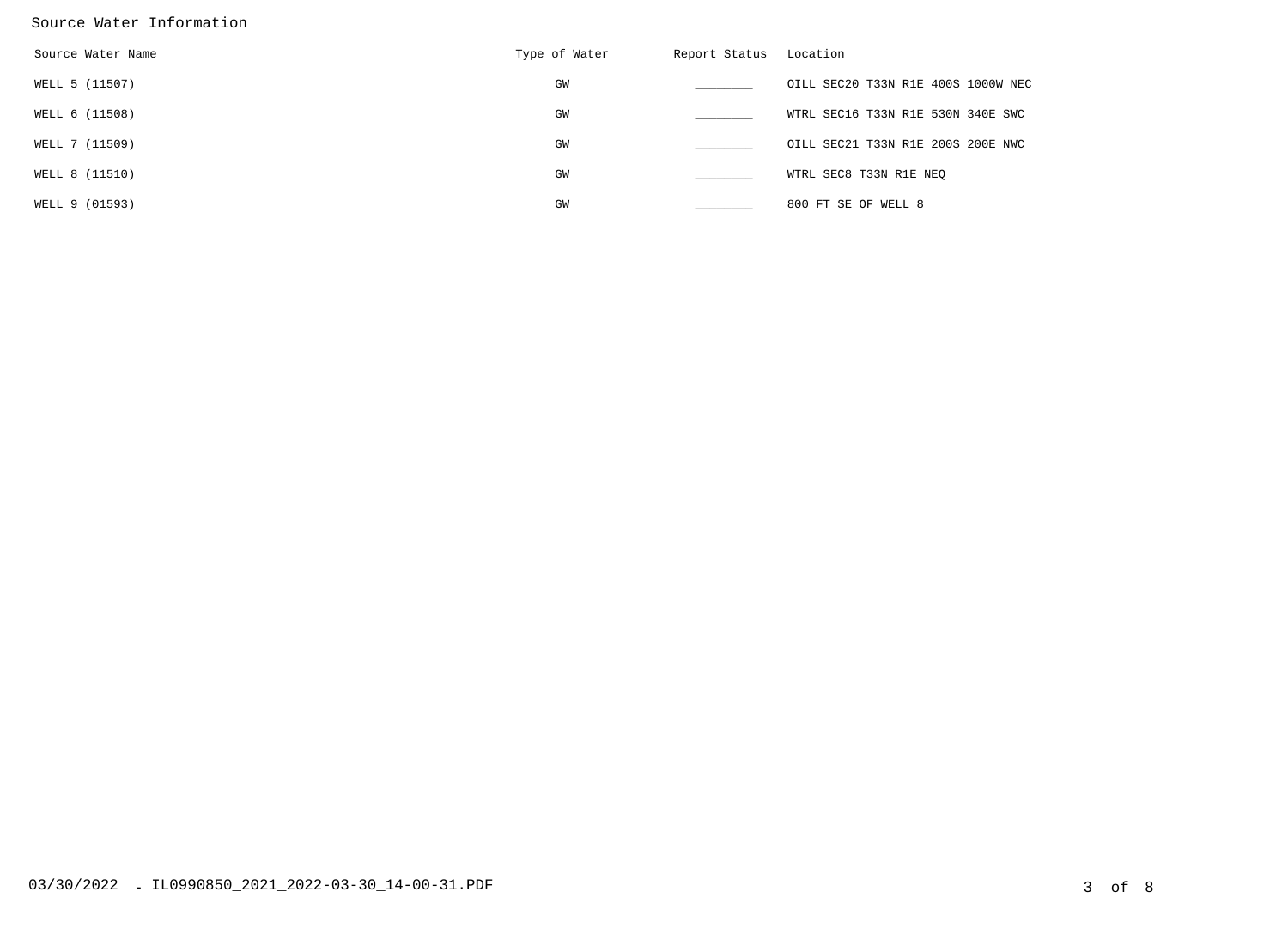#### Source Water Assessment

We want our valued customers to be informed about their water quality. If you would like to learn more, please feel welcome to attend any of our regularly scheduled meetings. The source water assessment for our supply has been completed by the Illinois EPA. If you would like a copy of this information, please stopby City Hall or call our water operator at  $815$ - $224$ - $1650$   $\;$  . To view a summary version of the completed Source Water Assessments, including: Importance of Source Water; Susceptibility to Contamination Determination; and documentation/recommendation of Source Water Protection Efforts, you may access the Illinois EPAwebsite at http://www.epa.state.il.us/cgi-bin/wp/swap-fact-sheets.pl.

Source of Water: PERUTo determine Peru's susceptibility to groundwater contamination, information obtained during a Well Site Survey performed by the Illinois Rural Water Association on March 17, 1999 was reviewed. Based on this information, 26 potential sources of contamination were identified within proximity of this water supply's wells. The Illinois EPA does not consider the city's source water susceptible to contamination. This determination is based on a number of criteria including: monitoring conducted at the wells; monitoring conducted at the entry point to the distribution system; and the available hydrogeologic data on the wells. In anticipation of the U.S. EPA's proposed Ground Water Rule, the Illinois EPA has determined that the water supply is notvulnerable to viral contamination. This determination is based upon the completed evaluation of the following criteria during the Vulnerability Waiver Process: the community's wells are properly constructed with sound integrity and proper site conditions; a hydrogeologic barrier exists that should prevent pathogen movement; all potential routes and sanitary defects have been mitigated such that the source water is adequately protected; monitoring data did notindicate a history of disease outbreak; and a sanitary survey of the water supply did not indicate a viral contamination threat. Because the community's wells are constructed in a confined aquifer, which should minimize the movement of pathogens into the wells, well hydraulics were not considered to be asignificant factor in the vulnerability determination. Hence, well hydraulics were not evaluated for this groundwater supply.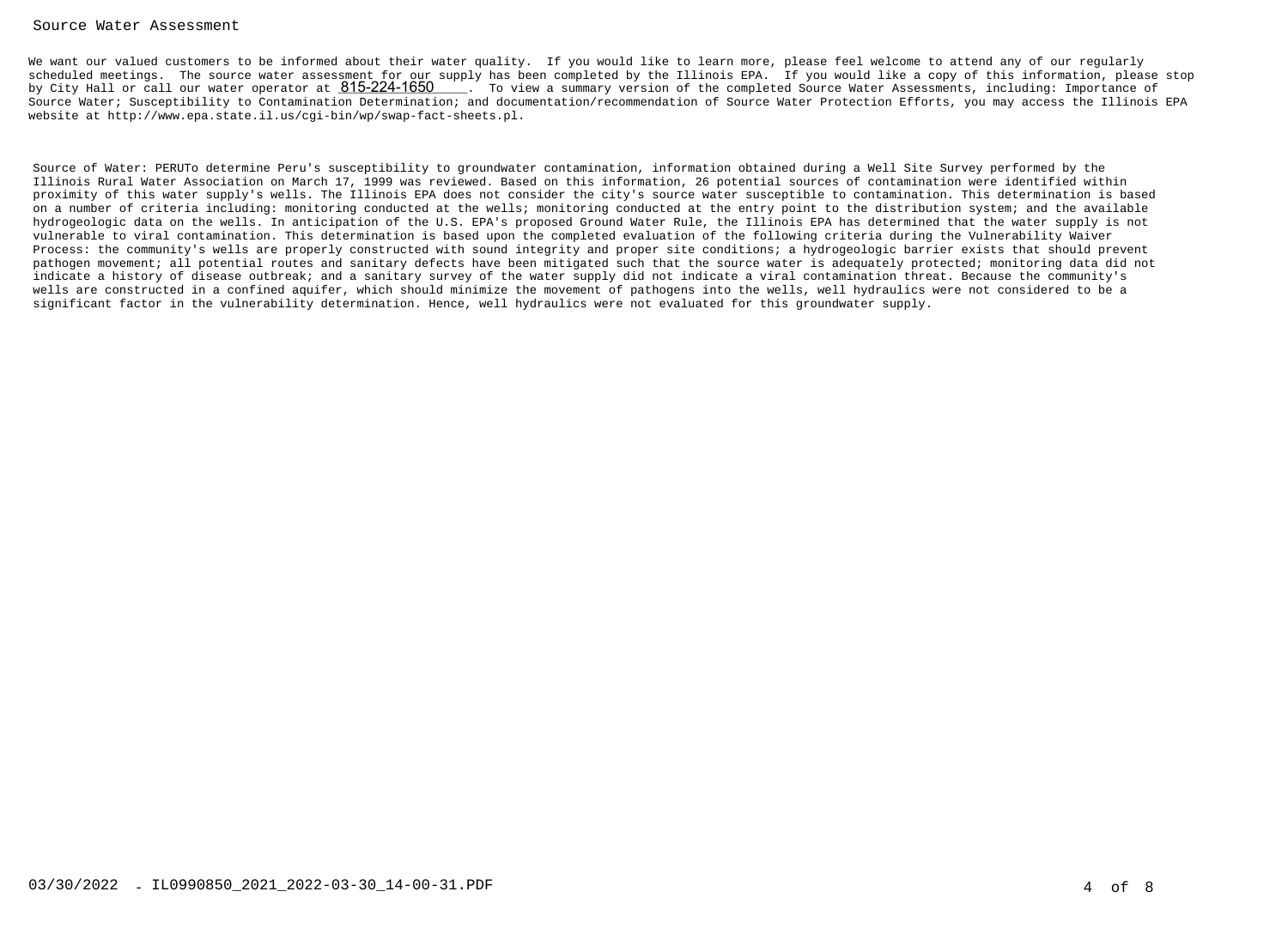#### **2021Regulated Contaminants Detected**

### **Lead and Copper**

Definitions:

 Action Level Goal (ALG): The level of a contaminant in drinking water below which there is no known or expected risk to health. ALGs allow for a margin ofsafety.

| Action Level: The concentration of a contaminant which, if exceeded, triggers treatment or other requirements which a water system must follow. |  |  |  |
|-------------------------------------------------------------------------------------------------------------------------------------------------|--|--|--|
|                                                                                                                                                 |  |  |  |

| Lead and Copper | Date Sampled | MCLG | Action Level<br>(AL) | 90th<br>Percentile | # Sites Over<br>AL | Units | Violation | Likely Source of Contamination                                                                                |
|-----------------|--------------|------|----------------------|--------------------|--------------------|-------|-----------|---------------------------------------------------------------------------------------------------------------|
| Copper          | 09/20/2019   | 1.3  |                      | 0.735              |                    | ppm   |           | Erosion of natural deposits; Leaching from<br>wood preservatives; Corrosion of household<br>plumbing systems. |
| Lead            | 09/20/2019   |      |                      | 2.37               |                    | ppb   |           | Corrosion of household plumbing systems;<br>Erosion of natural deposits.                                      |

#### **Water Quality Test Results**

| Definitions:                                          | The following tables contain scientific terms and measures, some of which may require explanation.                                                                                                                                                                         |
|-------------------------------------------------------|----------------------------------------------------------------------------------------------------------------------------------------------------------------------------------------------------------------------------------------------------------------------------|
| Avq:                                                  | Regulatory compliance with some MCLs are based on running annual average of monthly samples.                                                                                                                                                                               |
| Level 1 Assessment:                                   | A Level 1 assessment is a study of the water system to identify potential problems and determine (if possible) why<br>total coliform bacteria have been found in our water system.                                                                                         |
| Level 2 Assessment:                                   | A Level 2 assessment is a very detailed study of the water system to identify potential problems and determine (if<br>possible) why an E. coli MCL violation has occurred and/or why total coliform bacteria have been found in our water<br>system on multiple occasions. |
| Maximum Contaminant Level or MCL:                     | The highest level of a contaminant that is allowed in drinking water. MCLs are set as close to the MCLGs as feasible<br>using the best available treatment technology.                                                                                                     |
|                                                       | Maximum Contaminant Level Goal or MCLG: The level of a contaminant in drinking water below which there is no known or expected risk to health. MCLGs allow<br>for a margin of safety.                                                                                      |
| Maximum residual disinfectant level or<br>MRDL:       | The highest level of a disinfectant allowed in drinking water. There is convincing evidence that addition of a<br>disinfectant is necessary for control of microbial contaminants.                                                                                         |
| Maximum residual disinfectant level<br>goal or MRDLG: | The level of a drinking water disinfectant below which there is no known or expected risk to health. MRDLGs do not<br>reflect the benefits of the use of disinfectants to control microbial contaminants.                                                                  |
| na:                                                   | not applicable.                                                                                                                                                                                                                                                            |
| $m$ rem:                                              | millirems per year (a measure of radiation absorbed by the body)                                                                                                                                                                                                           |
| $ppb$ :                                               | micrograms per liter or parts per billion - or one ounce in 7,350,000 gallons of water.                                                                                                                                                                                    |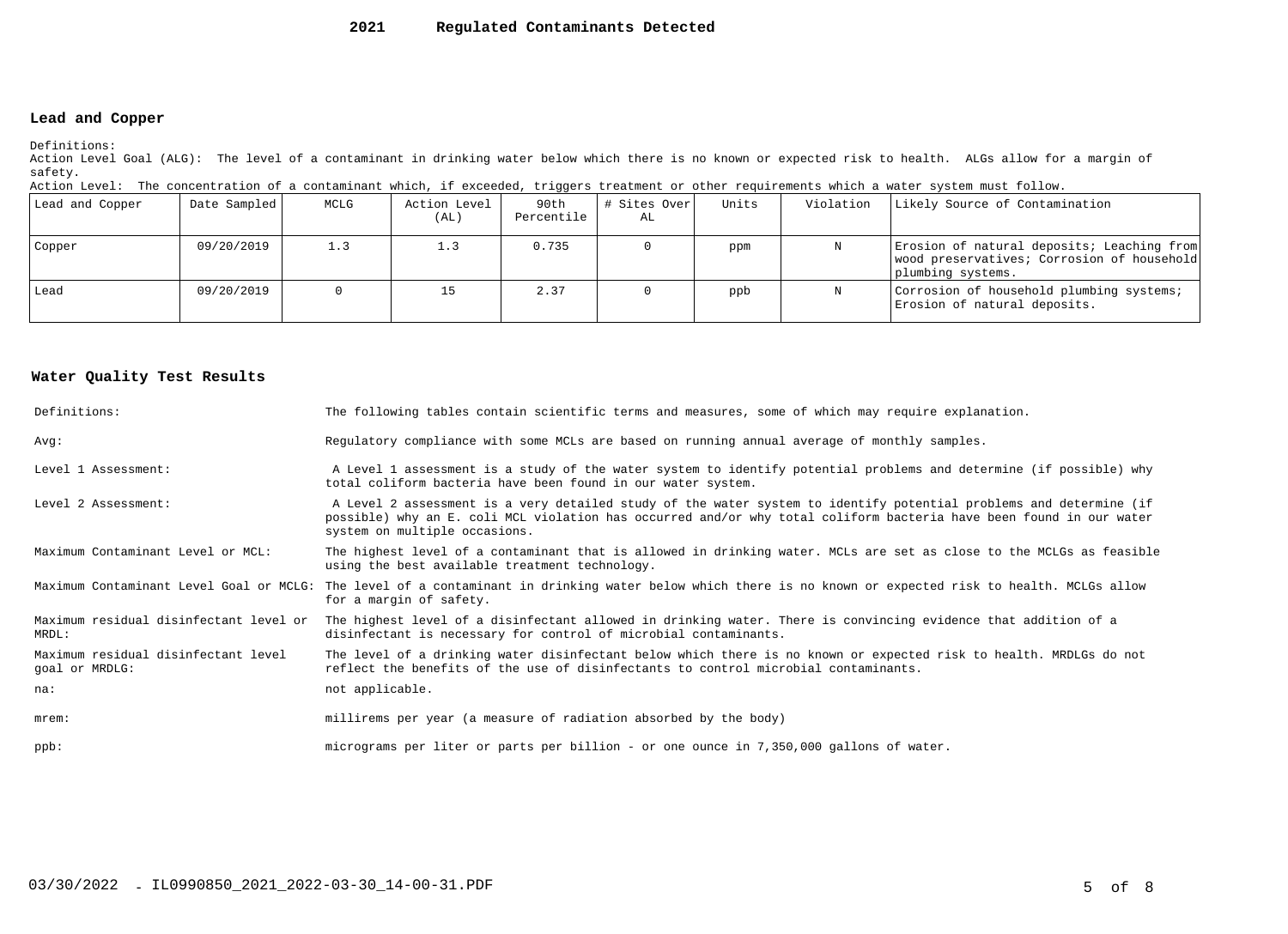## **Water Quality Test Results**

| ppm:                       | milligrams per liter or parts per million - or one ounce in 7,350 gallons of water. |  |
|----------------------------|-------------------------------------------------------------------------------------|--|
| Treatment Technique or TT: | A required process intended to reduce the level of a contaminant in drinking water. |  |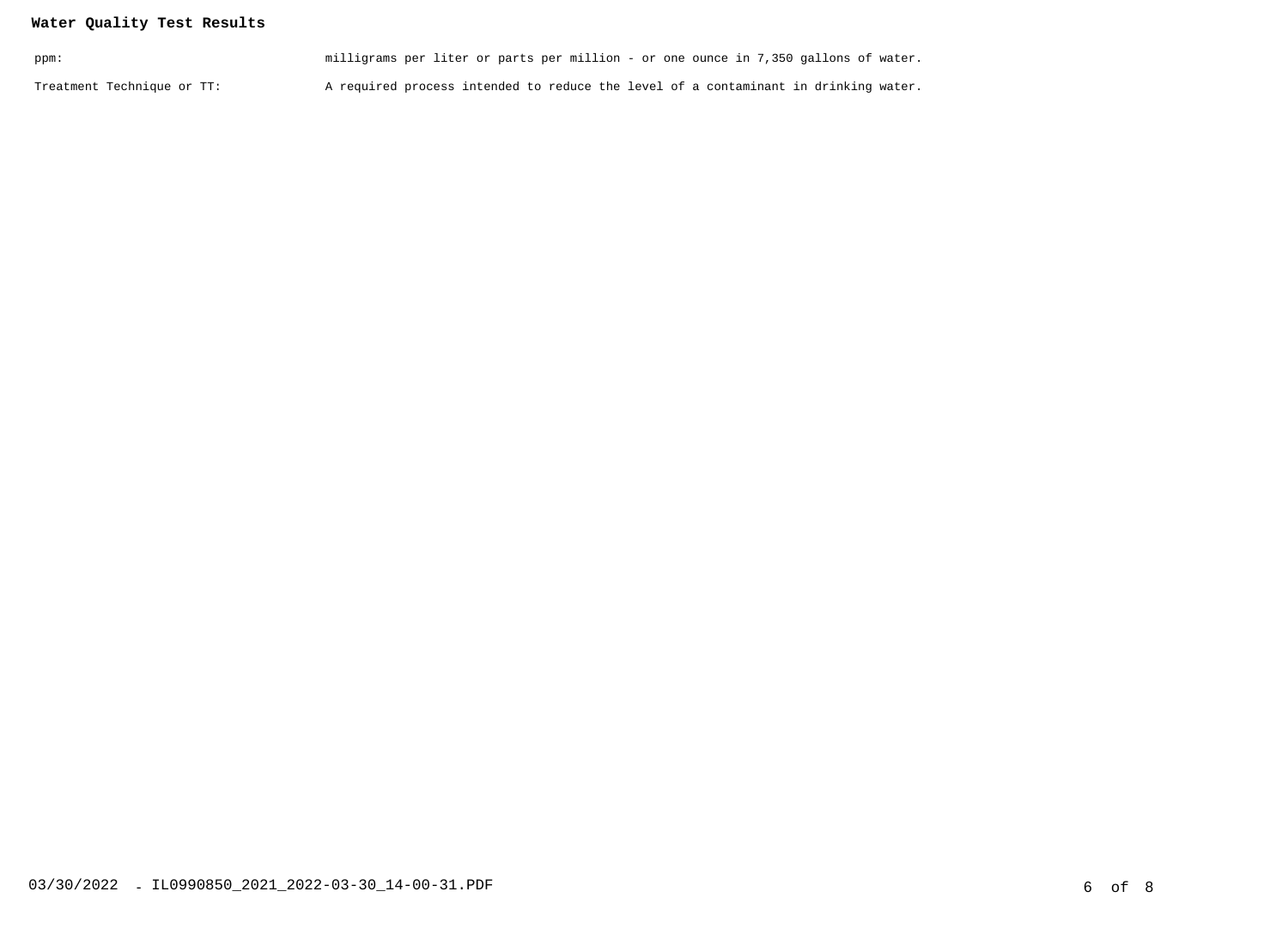#### **Regulated Contaminants**

| Disinfectants and<br>Disinfection By-<br>Products | Collection<br>Date | Highest Level<br>Detected | Range of Levels<br>Detected | <b>MCLG</b>              | MCL             | Units |             | Violation Likely Source of Contamination                                                                                         |
|---------------------------------------------------|--------------------|---------------------------|-----------------------------|--------------------------|-----------------|-------|-------------|----------------------------------------------------------------------------------------------------------------------------------|
| Chlorine                                          | 12/31/2021         | 1.5                       | $1 - 2$                     | $MRDLG = 4$              | $MRDL = 4$      | ppm   | N           | Water additive used to control microbes.                                                                                         |
| Haloacetic Acids<br>(HAA5)                        | 2021               | $\overline{3}$            | $1.69 - 3$                  | No goal for<br>the total | 60              | ppb   | N           | By-product of drinking water disinfection.                                                                                       |
| Total Trihalomethanes<br>(TTHM)                   | 2021               | 29                        | $19.3 - 28.7$               | No goal for<br>the total | 80              | ppb   | N           | By-product of drinking water disinfection.                                                                                       |
| Inorganic<br>Contaminants                         | Collection<br>Date | Highest Level<br>Detected | Range of Levels<br>Detected | MCLG                     | MCL             | Units | Violation   | Likely Source of Contamination                                                                                                   |
| Barium                                            | 03/24/2020         | 0.0155                    | $0.0155 - 0.0155$           | $\overline{2}$           | $\overline{a}$  | ppm   | N           | Discharge of drilling wastes; Discharge from<br>metal refineries; Erosion of natural deposits.                                   |
| Fluoride                                          | 03/24/2020         | 0.869                     | $0.869 - 0.869$             | $\overline{4}$           | 4.0             | ppm   | $_{\rm N}$  | Erosion of natural deposits; Water additive<br>which promotes strong teeth; Discharge from<br>fertilizer and aluminum factories. |
| Iron                                              | 03/24/2020         | 0.0837                    | $0.0837 - 0.0837$           |                          | 1.0             | ppm   | $_{\rm N}$  | This contaminant is not currently regulated by<br>the USEPA. However, the state regulates.<br>Erosion of natural deposits.       |
| Manganese                                         | 03/24/2020         | 3.24                      | $3.24 - 3.24$               | 150                      | 150             | ppb   | $_{\rm N}$  | This contaminant is not currently regulated by<br>the USEPA. However, the state regulates.<br>Erosion of natural deposits.       |
| Nitrate [measured as<br>Nitrogen]                 | 2021               | 0.279                     | $0.279 - 0.279$             | 10                       | 10 <sup>°</sup> | ppm   | $_{\rm N}$  | Runoff from fertilizer use; Leaching from<br>septic tanks, sewage; Erosion of natural<br>deposits.                               |
| Nitrite [measured as<br>Nitrogen]                 | 2021               | 0.025                     | $0.025 - 0.025$             | $\mathbf{1}$             | $\mathbf{1}$    | ppm   | $_{\rm N}$  | Runoff from fertilizer use; Leaching from<br>septic tanks, sewage; Erosion of natural<br>deposits.                               |
| Selenium                                          | 03/24/2020         | 2.08                      | $2.08 - 2.08$               | 50                       | 50              | ppb   | N           | Discharge from petroleum and metal refineries;<br>Erosion of natural deposits; Discharge from<br>mines.                          |
| Sodium                                            | 03/24/2020         | 227                       | $227 - 227$                 |                          |                 | ppm   | $\mathbf N$ | Erosion from naturally occuring deposits.<br>Used in water softener regeneration.                                                |
| Radioactive<br>Contaminants                       | Collection<br>Date | Highest Level<br>Detected | Range of Levels<br>Detected | MCLG                     | MCL             | Units | Violation   | Likely Source of Contamination                                                                                                   |
| Combined Radium<br>226/228                        | 2021               | 2                         | $1.97 - 1.97$               | $\Omega$                 | 5 <sup>1</sup>  | pC1/L | $_{\rm N}$  | Erosion of natural deposits.                                                                                                     |